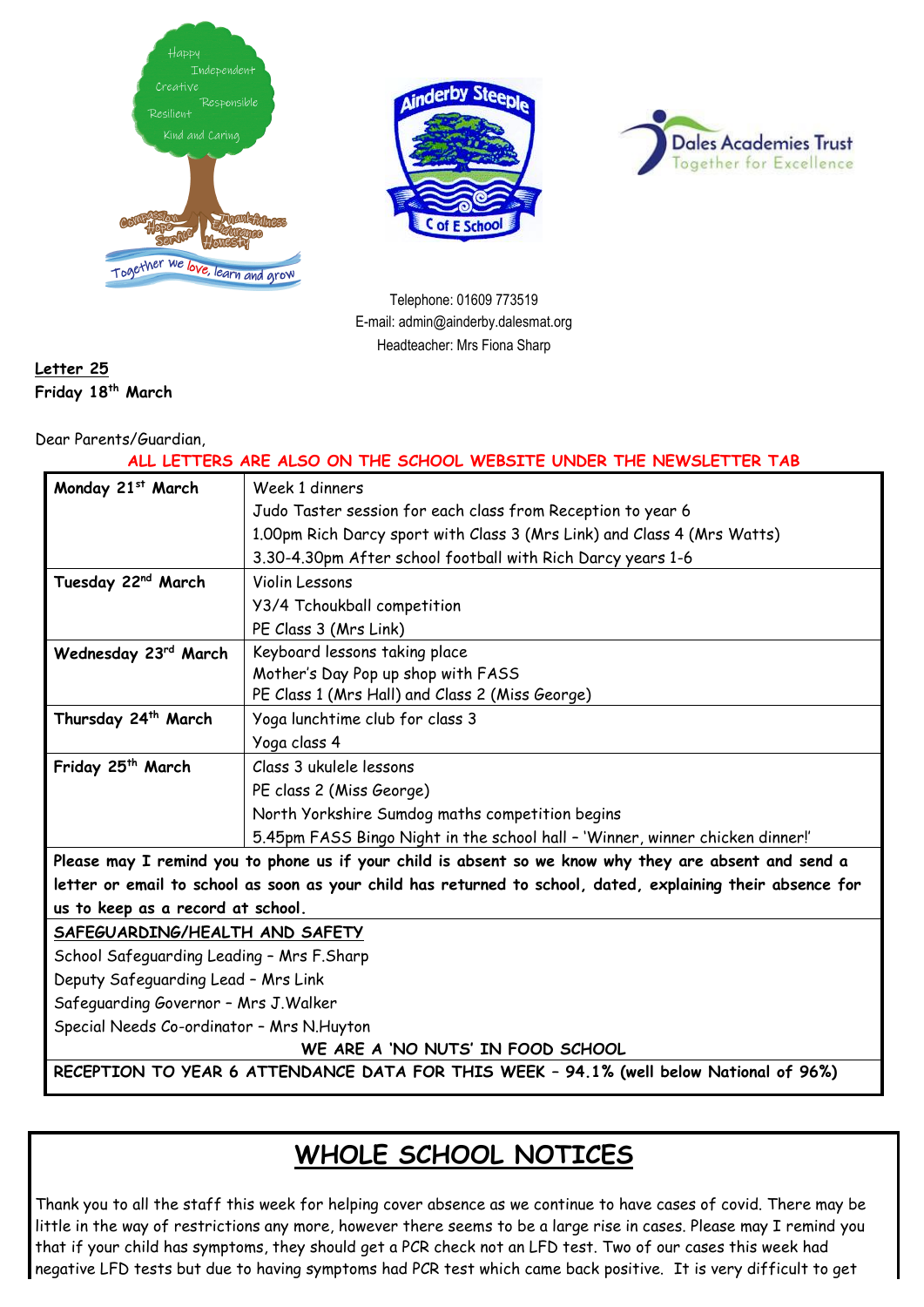supply cover for staff when they are absent at the moment due to so many staff in the area being off, which is why some schools are having to ask classes to stay at home. We can avoid this by ensuring we test when we have symptoms. Thank you for following procedures. Children can return to school if a negative test or after 2 consecutive negatives tests on days 5 and 6 when they have been positive with covid.

### **PARENT TEACHER CONSULTATION APPOINTMENTS FOR ALL CHILDREN FROM PRESCHOOL TO YEAR 6**

Those parents who requested an appointment should have had their appointment time sent home. Please check your child's book bag. Appointments will be with class teachers in their classrooms. Chairs will be set up socially distanced in the hall for you to wait and a bell will be rung at 10-minute intervals so you know when it is your appointment time. Pre school parents, please go to the preschool classroom and knock on the door when it is your appointment time.

#### **CHILDREN FUND RAISING**

Thank you to everyone for supporting Scarlett and Frankie, we will hopefully let you know how much they have raised next week.

This week, Ella and Millie have decided to raise money for Ukraine.

@hatboxhampers have donated this hat box full of lovely sweet treats which you can win for £1 a ticket. Please send money into school and we will write your child's name on a ticket and place it in the raffle. You have until Friday when we will draw a ticket from the box during collective worship.

#### **SUMDOG COMPETITION MESSAGE FROM MRS WATTS**

There is another North Yorkshire Sumdog competition starting Friday 25<sup>th</sup> March for children in years 1-6. They only need to play for an hour or so during the whole week period to get a competitive score.

Sumdog's questions are based on accuracy and are tailored to each student's level – so everyone has a fair chance of winning. To join in the fun, visit the Sumdog site from 25<sup>th</sup> March.



#### **RED NOSE DAY**

Thank you to everyone for the super effort with wearing something red today, it is always lovely to see a different colour to the usual blue jumper. We will let you know how much we have raised next week when the donations close on the MCAS app on Sunday. It is not too late to donate, so far, we have £134.30.

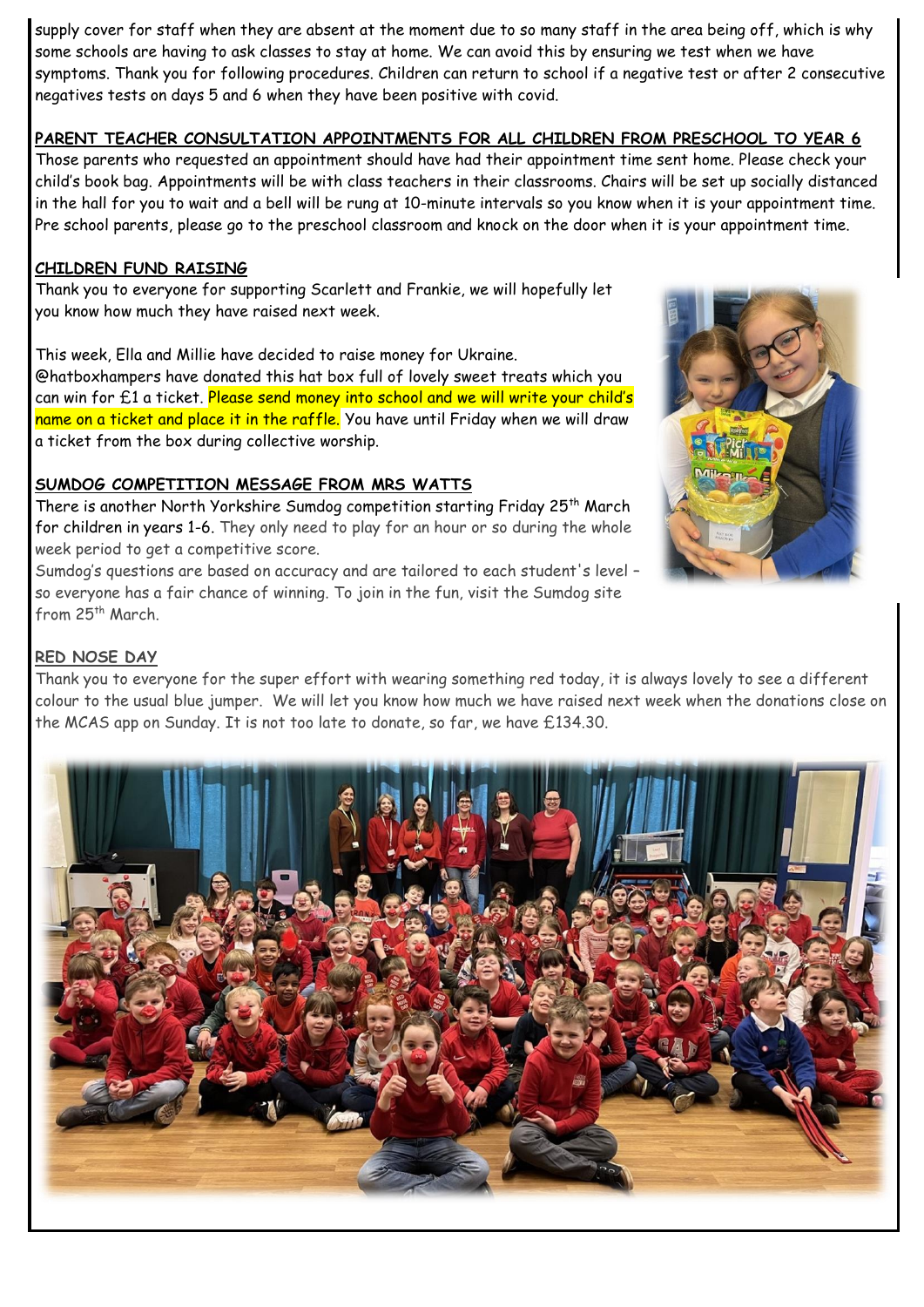## **PRESCHOOL PARENTS**

#### **PLEASE CHECK THROUGH THE OTHER SCHOOL NOTICES IN CASE OTHER MESSAGES APPLY TO PRESCHOOL PARENTS**



What a week of celebrations in Pre School it has been! We have had great fun exploring colours and colour mixing to celebrate the Holi festival. We have explored lots pf 2D and 3D shapes making models out of them. We have also celebrated St Patrick's day on Thursday where we decorated shamrocks and learnt how to plant them and care for them, we also went on a gold coin hunt around the garden and counted how many to could find. Lastly on Friday we dressed up in red for Comic relief and explored the colour red.

We have learnt all about the phonics sound 't' and how to

correctly form the letter when writing it by going from the tiger's nose to his tale and the across the tigers' stripe. Next week in Preschool, we will be exploring the phonics sound 'p'. Out theme next week is Mother's Day where we will be getting crafty making things for our amazing mothers and important people in our lives who care for us.

If you need to contact our preschool leader Sarah Kelly please email her at [preschool@ainderby.dalesmat.org](mailto:preschool@ainderby.dalesmat.org)

# **FASS**

## **MOTHERS DAY POP UP SHOP - WEDNESDAY 23RD MARCH - REMINDER**

After the success of the Christmas pop-up shop, on Wednesday 23<sup>rd</sup> March, our children will have the opportunity to choose a token gift for their mum or Grandparent which would be a complete surprise for them. The gifts will be £2.50 per small gift. They will be able to choose what present they would like and it will come gift wrapped. There is no limit to how many they can buy. **Payments to be made via MCAS under the products sections named "Mother's Day Pop up shop" and must be paid by Sunday 20th March** to ensure we have enough stock of gifts. **Please remember to check out via the basket once you have altered your quantity on MCAS active from 04.03.2022 to 20.03.2022. Please speak to Mrs O'Connor in the school office if you have issues with paying on MCAS.**

### **BINGO NIGHT – FRIDAY 25TH MARCH - REMINDER**

Before Covid we had some fantastic family 'Bingo' nights in the school hall. We are starting them again and the first one will be 5.45pm -7.00pm on Friday 25<sup>th</sup> March in the school hall. Tickets will be allocated on a first come first served basis. It will be £1 for your first bingo card and dabber then 50p per card after that. Light refreshments will also be available. Prizes will be Easter and cash themed. **Please confirm booking on MCAS securing a place by paying £1 per person by Tuesday 22nd March active form 11.03.2022 to 23.03.2022.**

## **SPORT UPDATE**

This week there was a return to sports competitions with other schools. Some of our year 5/6 children went to play High5 netball against the other Northallerton small schools. They tried really hard with super effort at all times.

### **JUDO TASTER SESSION**

On Monday, Glynn Fidgeon will be doing a judo taster session with each class. He runs a judo club in Northallerton which some of our children past and current attend.



# **OTHER SCHOOL ITEMS SENT HOME TONIGHT**

**Please remember to look at all the attachments with the school email to ensure you have all the information needed regarding school. All letters are placed on the school website as well as being emailed.** Carlton Lodge Activity Centre